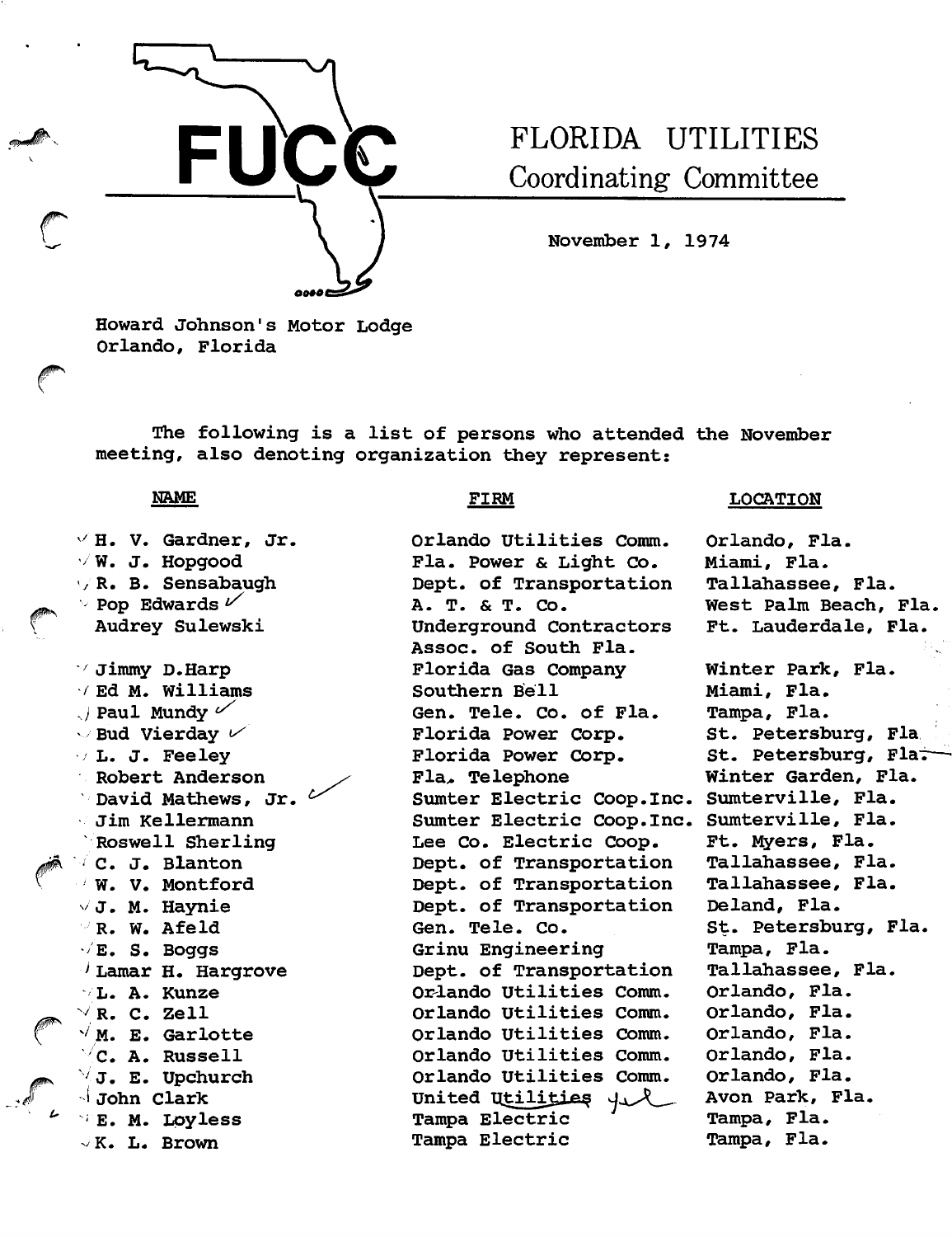# NAME **IOCATION**

 $^{\circ}$  A. W. Landers W. L. Anderson A. E. Zimmerman  $\vee$  D. F. Johnson  $\swarrow$ ^ B. A. Kempson, Jr.  $\wedge^{\mathsf{i}}\mathsf{W}\textnormal{.}$  J. Dickens  $\checkmark$  W. L. Duncan, Jr.  $\sqrt{2}$  Don Brant  $\sqrt{2}$ Dept. of Transportation Dept. of Transportation Dept. of Transportation Gen. Tele. Co. Gulf Power Company Fla. Power & Light Co. Fla. Power & Light Co. City of Orlando Ft. Myers, Fla. Bartow, Fla. St. Petersburg, Fla. Tampa, Fla. Pensacola, Fla. Daytona Beach, Fla. Daytona Beach, Fla. Orlando, Fla.

The November 1974 meeting was called to order at 9 AM by the Chairman, Vic Gardner. There were self introductions of all persons present. Minutes of the August meeting were read by the Secretary, "Kemp" Kempson. The Chairman requested if there were any additions, amendments or corrections to the minutes. There were a few comments; however, the minutes were adopted as read,

### OLD BUSINESS

Chairman Gardner then called for a report from the Chairman of the Standing Committee. Ken Brown, Chairman of this sub-committee, passed around copies of the new Florida Utilities Coordinating Committee letterhead which the committee was recommending for adoption. Ken discussed the recommendation, as had been made at the previous meeting, with regards to the reduction to three meetings annually and the reason the sub-committee did not recommend this reduction. He read Section 6 of the By-Laws relative to meeting dates as it now reads. He then read the change to Section 6 which the committee was recommending for adoption. He stated that this revision would give the chairman more latitude to set the date for meetings should the Florida Utilities Coordinating Committee decide and the American Right of Way Association agreed to joint meetings in the future. Ken stated that, informally, the committee had discussed the future possibility of registered meetings rather than our present system of sponsored meetings. This may be necessary due to the present economic conditions which are necessitating the austerity programs under which most companies are presently operating. A motion was made and seconded to adopt the revision to Section 6 of the By-Laws as was recommended; also, the adoption of the new Florida Utilities Coordinating Committee letterhead.

The chairman then opened the floor for discussion of this revision. The manner and times that the Florida Utilitie s Coordinating Committee could have joint meetings with the American Right of way Association was thoroughly discussed.

-2-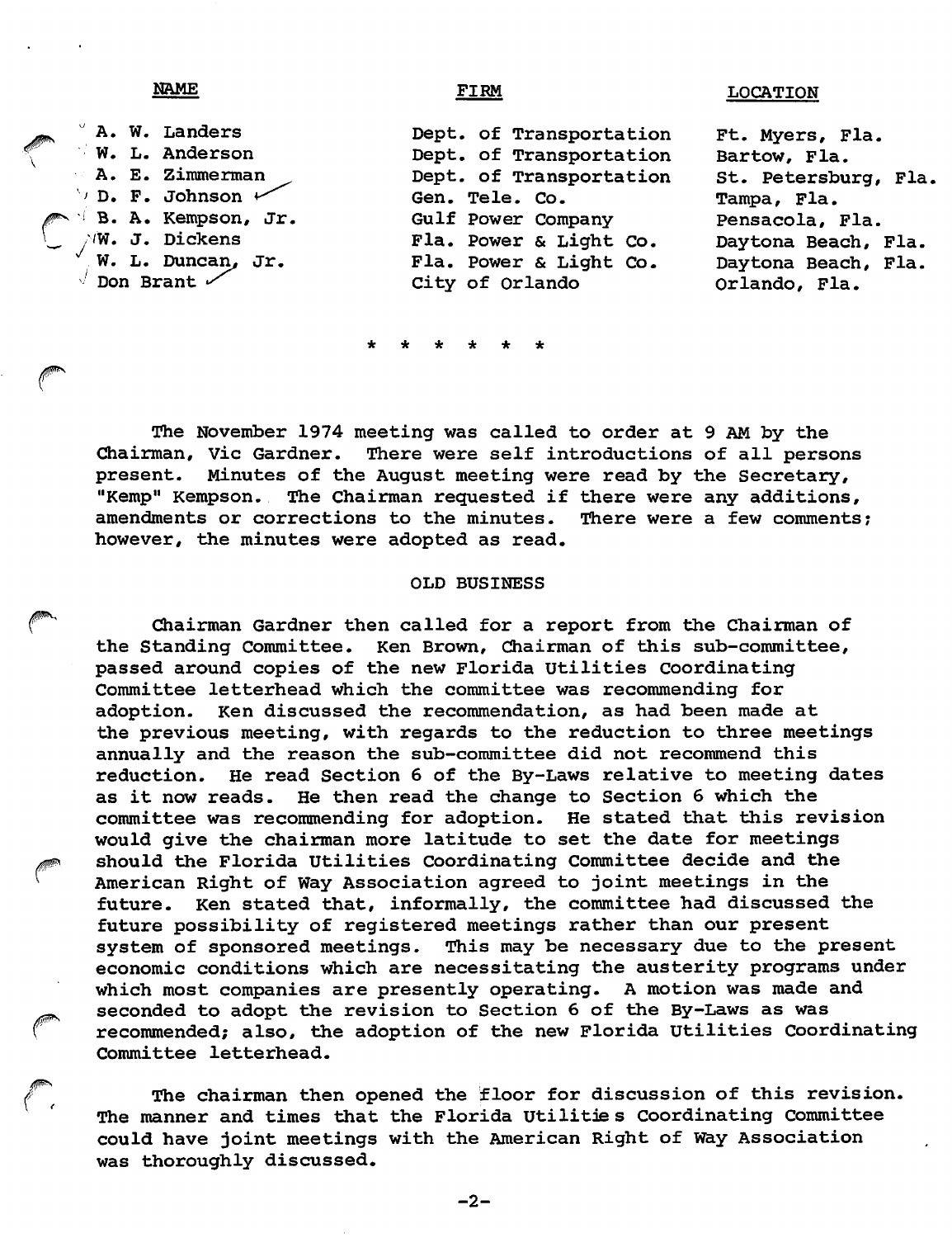The Chairman emphasized that the adoption of this change did not commit the Florida utilities Coordinating Committee to any particular meeting time; however, it would give the chair the flexibility to coordinate and work with the American Right of Way Association for these joint meetings. There were many suggestions and comments relative to the adoption of this revision. A vote was taken on both motions and they passed by a vote of 23 for and 2 opposed (copy of Revision attached).

Chairman Gardner next called on the Plant Protection Sub-Committee Chairman, Paul Mundy. The ONE NUMBER CALL PROGRAM is presently stale mated due to the economic situation which all utility companies are presently faced with; however, interest in it is still high and he expects it to be revived sometime after January of 1975.

Chairman Gardner introduced the guest speaker, Dan F. Farley, Director, Land Management Division of the Trustees of the internal Improvement Trust Fund, State of Florida. Mr. Farley, who was recently appointed to this position, stated that the Trustees agency is being reorganized and the position which he holds did not previously exist. He stated prior to the reorganization, his particular division consisted of quite a few smaller elements which were scattered throughout the Trustees organization. One of Mr. Farley's plans in reorganizing is to shorten the time element in obtaining a permit. He stated they are revising the administrative rules and are simplifying permit application<br>forms in order to expedite processing them. In the future, exemption forms in order to expedite processing them. type permits will not have to be approved by the Governors Board, but can be issued by the representative of the Trustees of the internal Improvement Trust Fund in the field. Eventually, they plan to have ten of these field or area offices located throughout the State.

Mr. Farley said that he is instituting a computerized program to process all applications and the permittee should receive an answer that his application was being processed within a few days after it is received by his department. Computerizing applications in this manner will prevent loss or misplacement of them as has occurred in the past This computerization program will also enable the applicant to receive<br>a report every 20-30 days as to the status of his application. These a report every 20-30 days as to the status of his application. status reports will enable the applicant to determine which agency may be holding up his application, thus giving the applicant the opportunity to contact that agency in an attempt to resolve problems which may be causing the delay. As everyone knows, the Trustees are the clearing house for other agencies that are involved in the issuance of a permit (Department of Natural Resources, Department of Pollution Control, Game and Freshwater Fish Commission); consequently, before the permit is presented to the Governor's Board, these departments either approve them, disapprove them, or request additional information from the applicant. The Land Management's new program will give these State agencies a deadline date for return to the Trustees of their comments or approval. On an involved application, or where problems may be encountered, the applicant will be afforded the opportunity to attend an environmental conference held by all these State agencies in order

-3-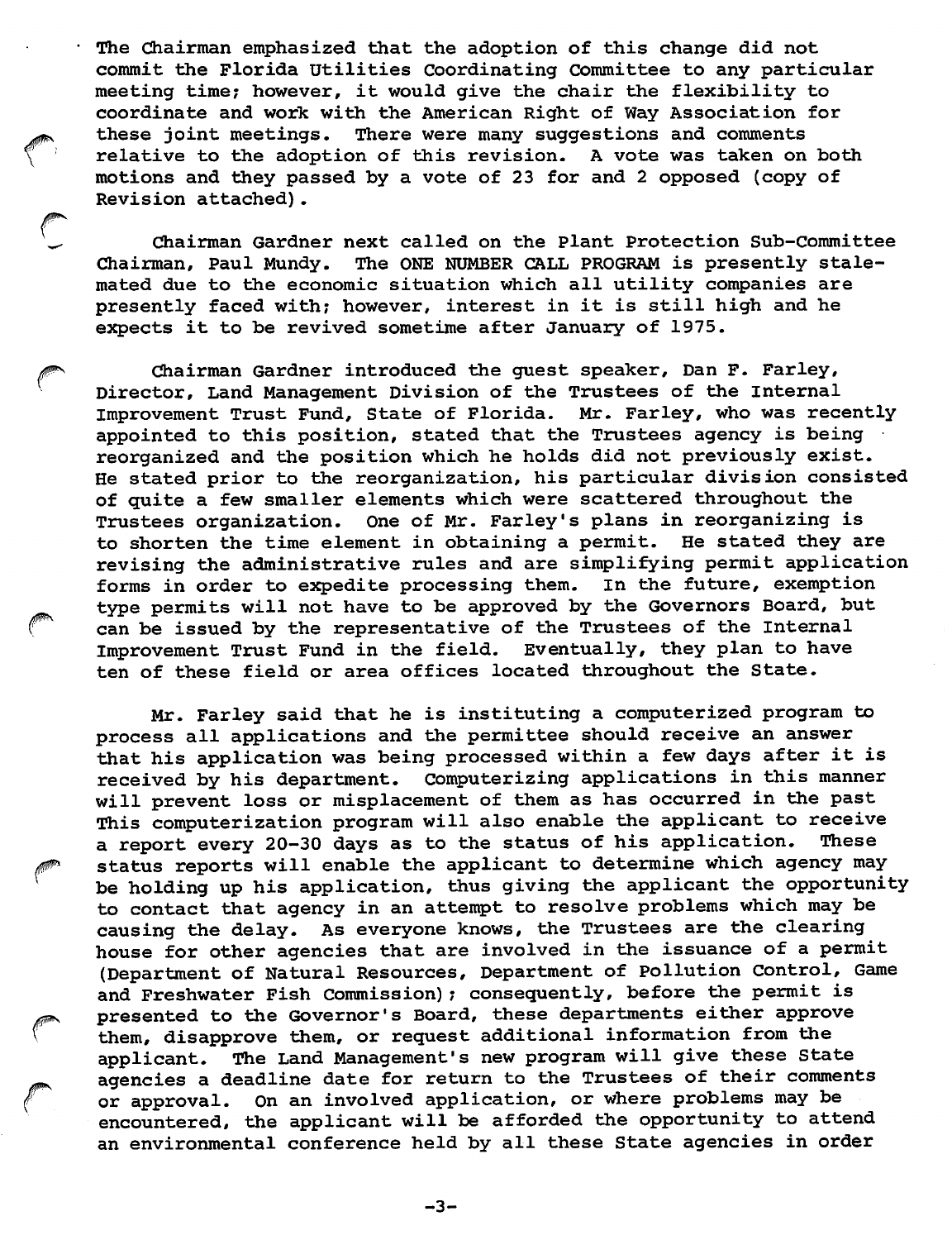thouses work by chasene that he may discuss with them these problems. This will give the agencies and the applicant the opportunity to listen to each other's problems and views, and hopefully, provide them the information to arrive at an equitable solution.

At this time, Mr. Farley opened the floor for questions and comments relative to his presentation. He stated that he wanted to cooperate with all applicants and invited any suggestions which would improve his division. One of the problems which had been previously encountered was failure of the Trustees of the Internal improvement Trust Fund to notify the Corps after applicant's receipt of permits from the State. This, of course, delayed receipt of the Corps permits. Another question was, "why can't submerged cables be an exempt permit". Mr, Farley stated that this was one of the things he was attempting to get into the exempt category, that is if no dredging is performed for cable placement and the applicant does not ask for a perpetual easement for the cable. Some individuals think current dollar values for cost of dredging should be reduced due to current economic conditions. Mr. Farley stated that he was well aware of the inconsistancies in dollar values which had existed in the past in granting of permits in or over some bodies of water, and that this was one of the things he wanted to eliminate in the new administrative procedures. There were many more eliminate in the new administrative procedures. comments and suggestions relative to the problems as have been pre viously mentioned. Mr. Farley concluded his presentation by requesting that anyone who had any suggestions they desired to be considered, which could possibly be incorporated in the new administrative pro cedures, he would appreciate them sending them to him in Tallahassee.

At this time, "Pop" Edwards introduced Ms. Audrey Sulewski, representing the National Underground Contractors Association of South Florida. Chairman Gardner invited Ms. Sulewski to address a few words to the Committee. Ms. Sulewski stated that her association is attempting to get all the underground contractors in Florida to join their organization. She stated the organization wanted to prevent the cutting of underground utility lines and their desire to work with all utilities to prevent this. She invited cooperation of all utilities to prevent these underground cuttings and would appreciate hearing from them relative to any problems of this nature. She also invited the utilities to spread the word to other underground contractors throughout the State so that eventually they may have a cohesive organization which could reduce or possibly eliminate these problems that have occurred in the past.

### MEW BUSINESS

Chairman Gardner then called on Paul Mundy. Paul stated that his company and in all probability other utilities in Florida were confronted with a problem of size and spacing of repeater cabinets on Department of Transportation rights-of-way. Present specifications

-4-